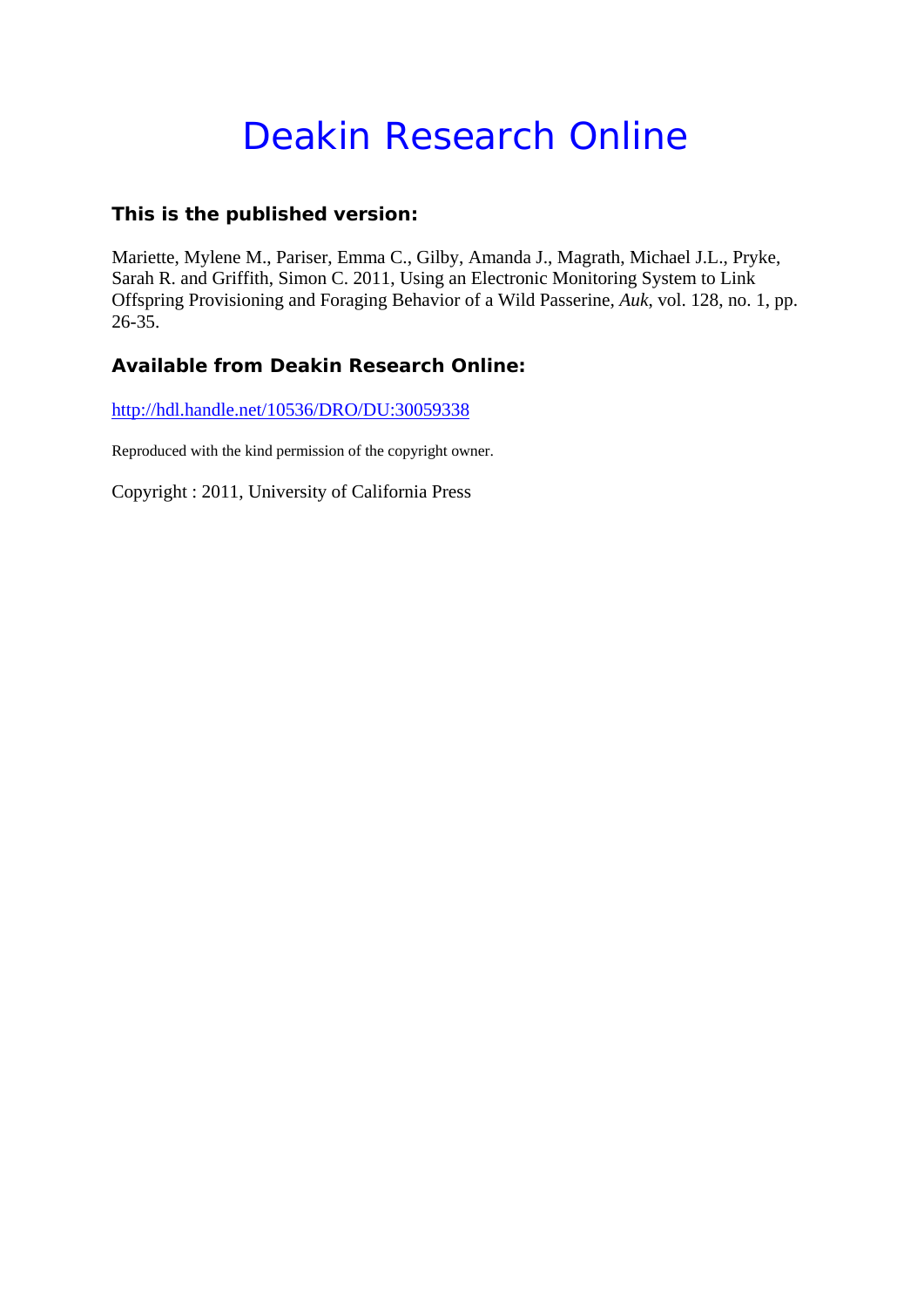

UNIVERSITY OF CALIFORNIA PRESS JOURNALS + DIGITAL PUBLISHING



Using an Electronic Monitoring System to Link Offspring Provisioning and Foraging Behavior of a Wild Passerine (Uso de un Sistema de Monitoreo Electrónico para Conectar el Aprovisionamiento de las Crías y el Comportamiento de Forrajeo en un Ave Paserina Silvestre) Author(s): Mylene M. Mariette, Emma C. Pariser, Amanda J. Gilby, Michael J. L. Magrath, Sarah R. Pryke and Simon C. Griffith Source: The Auk, Vol. 128, No. 1 (January 2011), pp. 26-35 Published by: [University of California Press](http://www.jstor.org/action/showPublisher?publisherCode=ucal) on behalf of the [American Ornithologists' Union](http://www.jstor.org/action/showPublisher?publisherCode=aou) Stable URL: http://www.jstor.org/stable/10.1525/auk.2011.10117

Accessed: 08/12/2013 23:06

Your use of the JSTOR archive indicates your acceptance of the Terms & Conditions of Use, available at <http://www.jstor.org/page/info/about/policies/terms.jsp>

JSTOR is a not-for-profit service that helps scholars, researchers, and students discover, use, and build upon a wide range of content in a trusted digital archive. We use information technology and tools to increase productivity and facilitate new forms of scholarship. For more information about JSTOR, please contact support@jstor.org.



*University of California Press* and *American Ornithologists' Union* are collaborating with JSTOR to digitize, preserve and extend access to *The Auk.*

http://www.jstor.org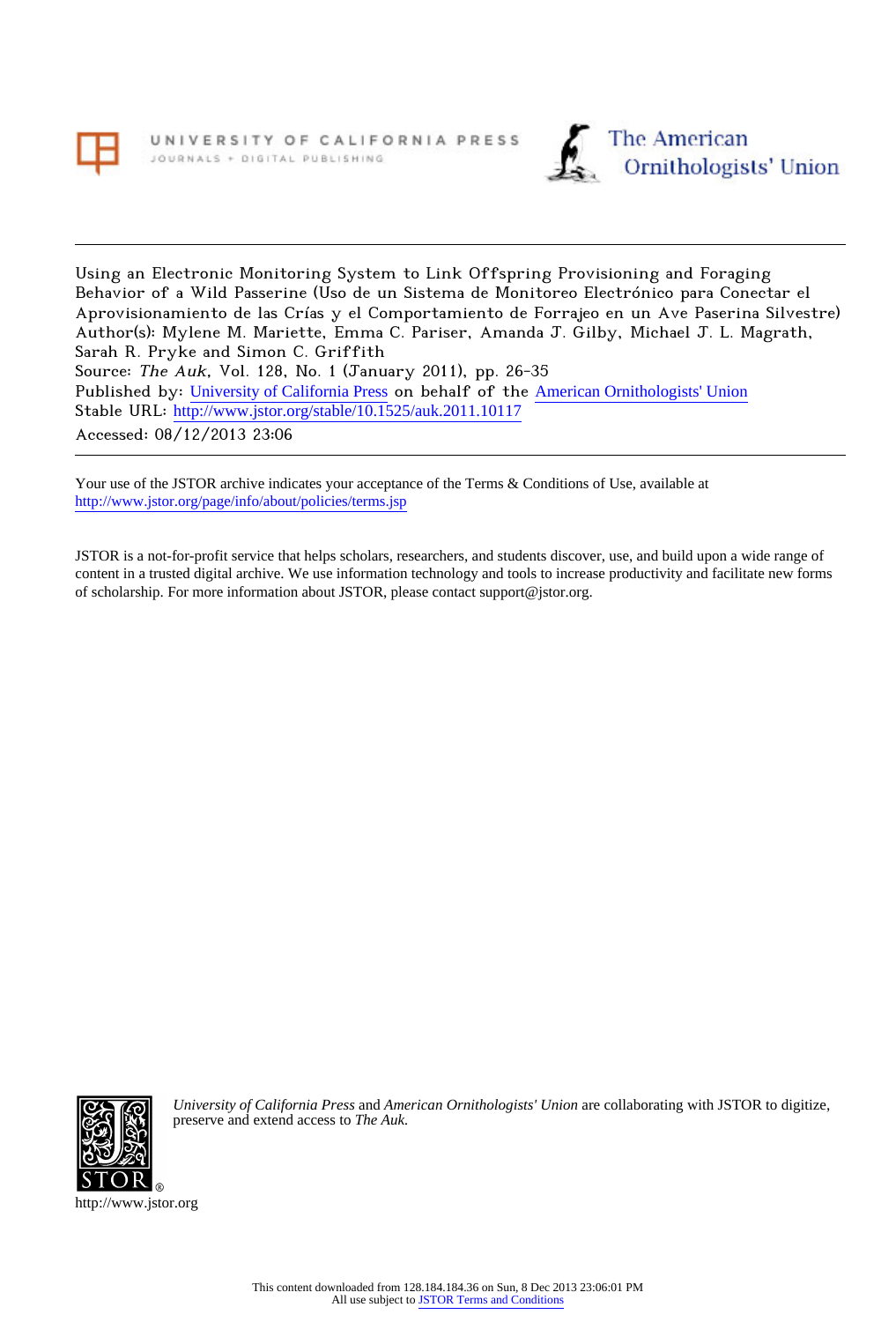# **USING AN ELECTRONIC MONITORING SYSTEM TO LINK OFFSPRING PROVISIONING AND FORAGING BEHAVIOR OF A WILD PASSERINE**

Mylene M. Mariette, $^{1,2,6}$  Emma C. Pariser, $^3$  Amanda J. Gilby, $^1$ Michael J. L. Magrath, <sup>4,5</sup> Sarah R. Pryke, <sup>1,2</sup> and Simon C. Griffith<sup>1,2</sup>

*Department of Biological Sciences, Macquarie University, Culloden Road, Sydney, NSW 2109, Australia; School of Biological, Earth and Environmental Sciences, University of New South Wales, High Street, Sydney, NSW 2052, Australia; School of Biology, University of St Andrews, West Burn Lane, St. Andrews, Fife, KY16 9AJ, United Kingdom; School of Biology, Australian National University, Daley Road, Canberra, ACT 0200, Australia; and Department of Zoology, University of Melbourne, Parkville, Melbourne, Victoria 3010, Australia*

Abstract.—Although the costs of parental care are at the foundations of optimal-parental-investment theory, our understanding of the nature of the underlying costs is limited by the difficulty of measuring variation in foraging effort. We simultaneously measured parental provisioning and foraging behavior in a free-living population of Zebra Finches (*Taeniopygia guttata*) using an electronic monitoring system. We fitted 145 adults with a passive transponder tag and remotely recorded their visits to nest boxes and feeders continuously over a 2-month period. After validating the accuracy of this monitoring system, we studied how provisioning and foraging activities varied through time (day and breeding cycle) and influenced the benefits (food received by the offspring) and costs (interclutch interval) of parental care. The provisioning rates of wild Zebra Finches were surprisingly low, with an average of only one visit per hour throughout the day. This was significantly lower than those reported for this model species in captivity and for most other passerines in the wild. Nest visitation rate only partially explained the amount of food received by the young, with parental foraging activity, including the minimum distance covered on foraging trips, being better predictors. Parents that sustained higher foraging activity and covered more distance during the first breeding attempt took longer to renest. These results demonstrate that in some species matching foraging activity with offspring provisioning may provide a better estimate of the true investment that individuals commit to a reproductive attempt. *Received 3 May 2010, accepted 15 October 2010.*

Key words: distance, foraging cost, nest visitation rate, nestling provisioning, parental care, PIT-tag, *Taeniopygia guttata*, Zebra Finch.

#### **Uso de un Sistema de Monitoreo Electrónico para Conectar el Aprovisionamiento de las Crías y el Comportamiento de Forrajeo en un Ave Paserina Silvestre**

Resumen.—Aunque los costos del cuidado parental hacen parte de la base de la teoría sobre inversión parental óptima, nuestro conocimiento sobre los costos subyacentes está limitado por la dificultad de medir la variación en el esfuerzo de forrajeo. En este estudio medimos simultáneamente el aprovisionamiento de las crías y el comportamiento de forrajeo en una población de vida libre de *Taeniopygia guttata* empleando un sistema electrónico de monitoreo. Ajustamos transponedores pasivos en 145 adultos y registramos sus visitas a cajas de anidación y comederos de forma continua a lo largo de dos meses. Después de validar la exactitud de este sistema de monitoreo, estudiamos cómo variaban las actividades de aprovisionamiento y alimentación en el tiempo (en el día y en el ciclo anual) y cómo influenciaban los beneficios (alimento recibido por las crías) y los costos (intervalo entre posturas) del cuidado parental. Las tasas de aprovisionamiento fueron sorpresivamente bajas, con un promedio de sólo una visita por hora a lo largo del día. Esto fue significativamente más bajo que lo que se había documentado para esta especie modelo en cautiverio y para la mayoría de otras aves paserinas en el campo. La tasa de visitas a los nidos sólo explicó parcialmente la cantidad de alimento recibida por las crías. Por su parte, la actividad de forrajeo de los padres, incluyendo la distancia mínima cubierta en los viajes de forrajeo, fue un mejor predictor. Los padres que mantuvieron una mayor actividad de forrajeo y cubrieron más distancia durante el primer intento de anidación tomaron más tiempo en volver a anidar. Estos resultados demuestran que, en algunas especies, conectar la actividad de forrajeo con el aprovisionamiento de las crías puede brindar mejores estimados de la verdadera inversión que hacen los individuos en un intento reproductivo.

#### 6E-mail: [mmariette7@hotmail.com](mailto:mmariette7@hotmail.com)

*The Auk,* Vol. 128, Number 1, pages 26−35. ISSN 0004-8038, electronic ISSN 1938-4254. 2011 by The American Ornithologists' Union. All rights reserved. Please direct all requests for permission to photocopy or reproduce article content through the University of California Press's Rights and Permissions website, [http://www.ucpressjournals.](http://www.ucpressjournals.com/reprintInfo.asp) [com/reprintInfo.asp.](http://www.ucpressjournals.com/reprintInfo.asp) DOI: 10.1525/auk.2011.10117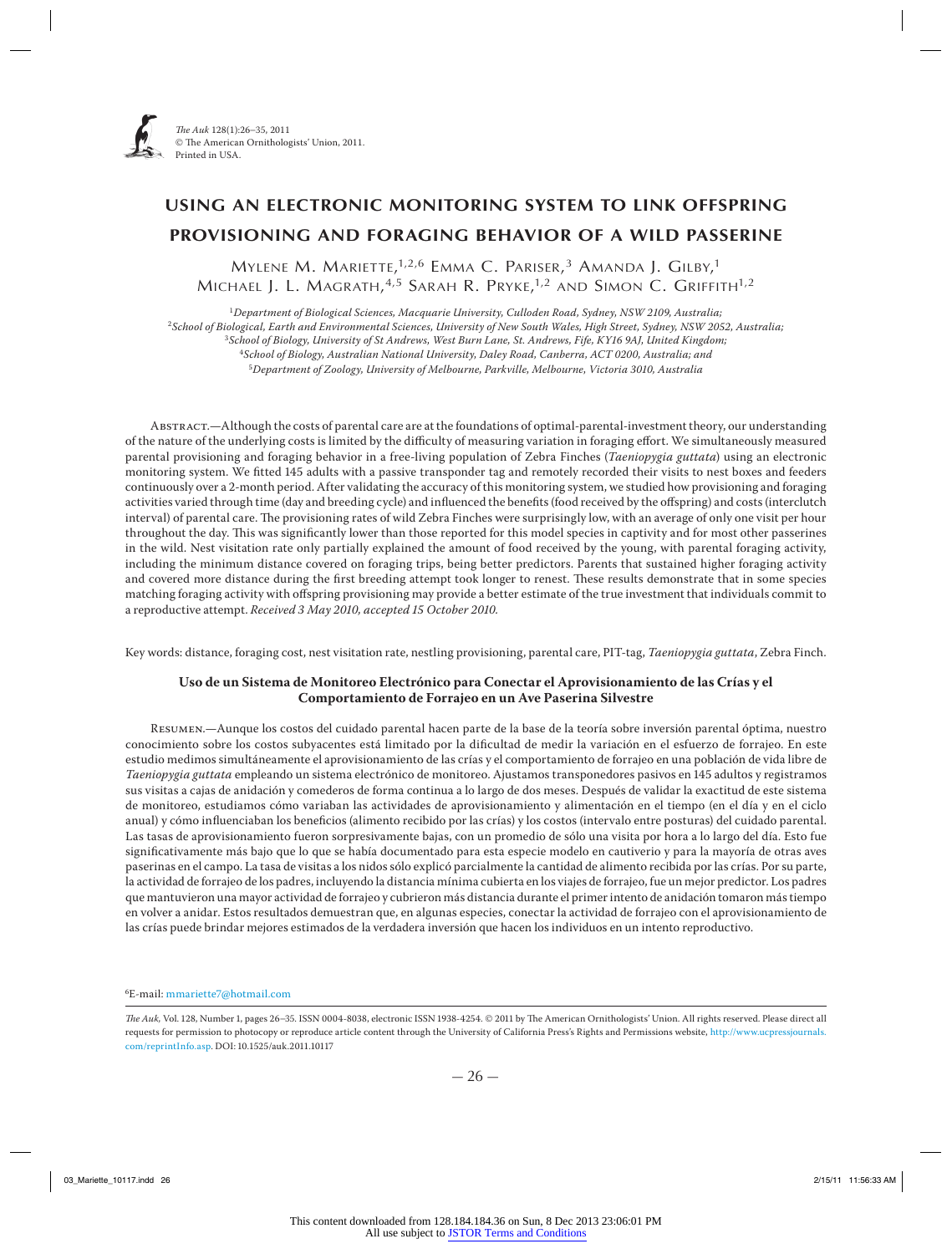ALTHOUGH IT IS clear that parental care is often costly (Drent and Daan 1980, Bryant and Tatner 1991), the function describing the relationship between parental provisioning and the costs to the parents is not straightforward (Clutton-Brock 1991, Sætre et al. 1995, Moreno et al. 1997, Wright et al. 1998). Indeed, even though increasing parental provisioning rate by manipulating brood size generally increases the cost to the parents (e.g., Nur 1984, Gustafsson and Sutherland 1988; but see Moreno et al. 1997, Wright et al. 1998), the cost of provisioning may vary greatly with individual quality and environmental conditions (Clutton-Brock 1991, Møller 1993, Sætre et al. 1995). In particular, as experimental evidence suggests, the cost of offspring provisioning depends on the parents' access to resources and on their energy reserves and expenditure (Wright and Cuthill 1989, Moreno et al. 1999, Verboven et al. 2001, Grieco 2002, Spencer and Bryant 2002, Clutton-Brock et al. 2003; but see Moreno et al. 1997). Overall, if parents' resource intake is lower than the resources they invest in provisioning their offspring, the cost of parental care may be carried over to future breeding via reduced parental condition. Specifically, poor condition may negatively affect parents' survival to the next breeding season (Nur 1984), their condition or fecundity in the next breeding event (Gustafsson and Sutherland 1988, Griffith 2000), or the interval to the next breeding event (Møller 1993, Verboven et al. 2001, Tinbergen and Sanz 2004). Similarly, within a breeding attempt, costs of parental care at the egg stages (laying and incubation) may negatively affect adult condition and investment in subsequent stages, including nestling provisioning (Monaghan et al. 1998, Reid et al. 2000, Perez et al. 2008). Ultimately, therefore, the effect of a breeding attempt (or stage) on future reproduction depends on the cost of acquiring resources to sustain that breeding attempt.

An individual's access to resources is determined not only by resource availability but also by its foraging capacities. Therefore, to fully appreciate a parent's investment in care we must evaluate that individual's foraging behavior. Two adults may deliver the same quantity of food to a nest, but this may represent very different costs in terms of finding and delivering the food. To date, however, attempts to link foraging behavior with offspring provisioning have been limited. The few empirical studies that have used extensive behavioral observations suggest that foraging strategy or efficiency may affect provisioning (e.g., Clutton-Brock et al. 2003, Radford and Du Plessis 2003; but see Wright et al. 1998, Stauss et al. 2005), but this observational approach is applicable only in species that forage at small spatial scales in relatively open habitats. Alternatively, a growing number of studies have successfully used global positioning systems (GPS) and data loggers on seabirds and marine mammals to record foraging activity at sea while offspring growth was monitored on shore (e.g., Weimerskirch and Lys 2000, Gray and Hamer 2001, Takahashi et al. 2003). These studies have detected differences in foraging mode or efficiency between breeding males and females that may contribute to differences in parental care between the sexes (e.g., Weimerskirch and Lys 2000, Gray and Hamer 2001). Unfortunately, the price of this equipment, and its limitation to taxa large enough to carry it, constrain the widespread use of such technology.

We used an electronic monitoring system to simultaneously study parental care and foraging behavior in a small passerine, the Australian Zebra Finch (*Taeniopygia guttata*), in its natural environment. We fitted 145 adults with uniquely coded passive transponder tags and remotely recorded their visits to nest boxes and feeders equipped with a detector. This method provided continuous data on individual behavior for up to 68 days at multiple locations, as well as estimates of the minimum distance covered per day on foraging trips that would have been impractical to obtain by direct observation. However, because it provided only an indirect measure of bird behavior, we first validated our method using videorecorders at the nests. We then used three approaches to test the value of measuring foraging activity in conjunction with nest visitation rate for the study of investment tradeoffs. First, because reproductive investment may vary through time (Reid et al. 2000, Perez et al. 2008, Rose 2009), we studied how provisioning and foraging activities varied throughout the day and the breeding cycle in response to possible variations in offspring demand and the time available for foraging. Second, because food load may (Nolan et al. 2001) or may not (Wright et al. 1998, Sejberg et al. 2000, Grieco 2002) be constant across visits, we tested whether daily visitation rates to the nest and to the feeders were good estimates of the amount of food delivered to the offspring. Lastly, we tested the prediction that foraging activity (i.e., foraging rate and distance) provides a valid estimate of the cost of parental care by investigating the effects of foraging and provisioning activities on the latency to start another breeding attempt.

#### **Methods**

*Study species and study site*.—The Zebra Finch is a small, sexually dimorphic and socially monogamous passerine that inhabits the arid and semiarid zones of Australia. It is highly social and commonly breeds in loose colonies. Zebra Finches breed opportunistically and lay an average clutch of  $4.9 \pm 1.1$  eggs ( $n = 559$ ; Griffith et al. 2008; throughout, statistics are presented as means  $\pm$  SD). Both parents incubate the eggs and feed the young, and, unlike most seed-eating species, Zebra Finches feed their young exclusively with seeds and other vegetable materials (but no insects) that parents carry in their crops (Zann 1996).

Data were collected over two breeding seasons from September to December (2007 and 2008) in three nest-box breeding colonies of Zebra Finches at Fowlers Gap Arid Zone Research Station, western New South Wales, Australia (31°05′S, 142°42′E). In total, there were 200 nest boxes available at Gap Hills (2007) within 1 km around a dam (Fig. 1), 51 at Saloon (2007 and 2008) in a 200  $\times$ 200 m area adjacent to a dam, and 150 at West Mandelman (2008) in a  $1,500 \times 200$  m area that contained a permanent artificial pond and three semipermanent natural water holes (for further details, see Griffith et al. 2008). At each site, we provided the birds with commercial finch seed in feeders throughout the breeding season. Saloon and West-Mandelman had one permanent feeder in the center of the breeding area, whereas Gap Hills had a total of 18 feeders that were scattered around the area, although only 3 to 6 were active (i.e., full) at any one time (Fig. 1). Feeders in all areas were identical, but only at Gap Hills (2007) were they equipped with an electronic monitoring system.

*Bird capture and nest monitoring*.—Active nest boxes were monitored every 3 days over the breeding season and daily as hatching approached. We calculated the breeding interval between two consecutive attempts as the number of days between the last day of the first attempt that the parents visited the nestlings in the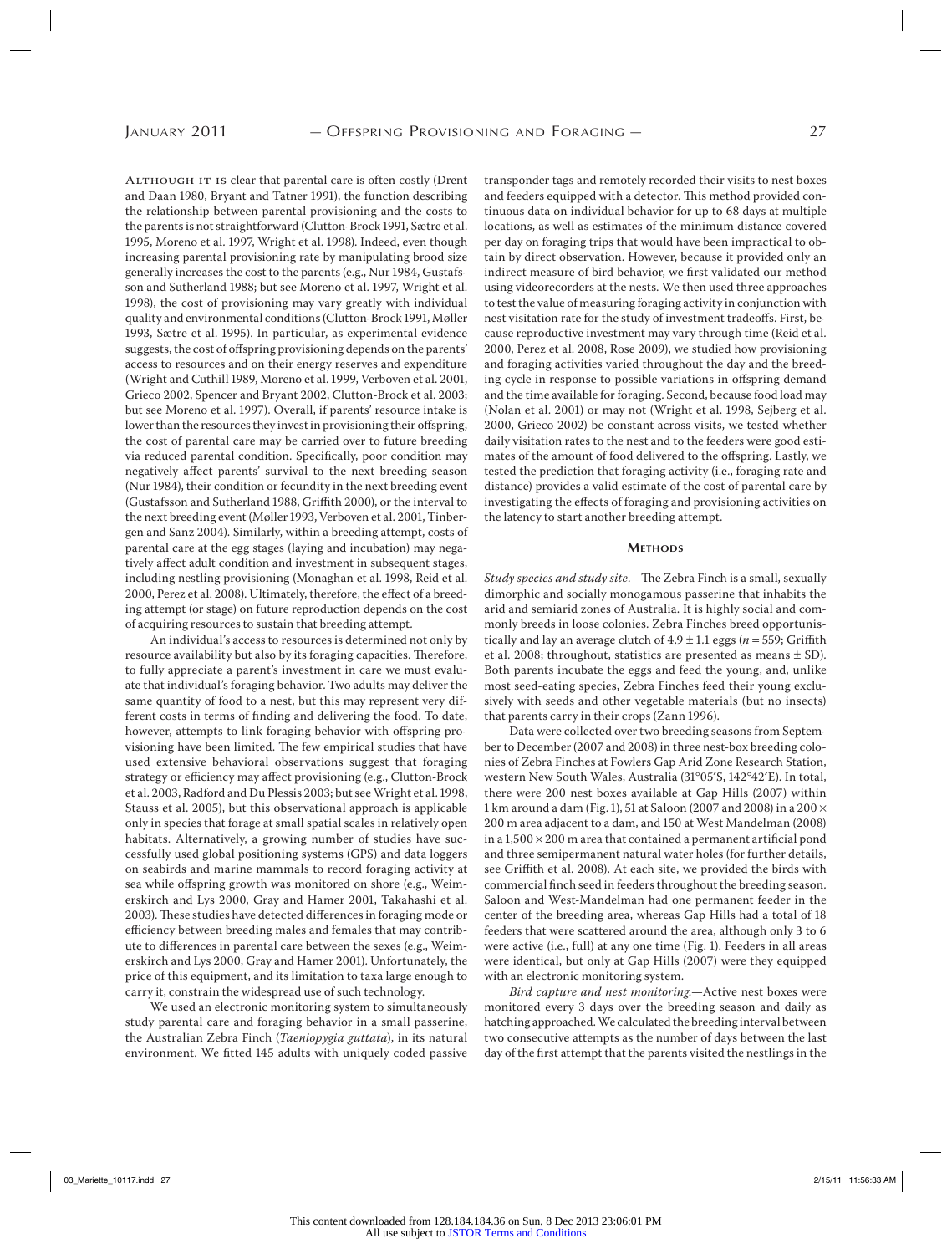

Fig. 1. Map of Gap Hills with dam (striped square), active nest boxes (from laying to fledging: small black triangles), and active feeders (large gray squares) in week 3 (15–23 October 2007).

nest (fledging day) and the day that the first egg of the following attempt was laid (laying day). When the young were 12 days old, we measured tarsus length with digital calipers (0.1 mm) and mass with an electronic scale (0.01 g) to estimate condition (residuals from the regression of mass on tarsus length). At the age of 11–12 days (i.e., 24-h intervals), we estimated crop content of the young by counting the number of seeds visible through the skin of the crop (Meijer et al 1996, Cuthill et al. 1997). This measure has been shown to account for 90% of variation in actual seed mass in the crop (Meijer et al. 1996) and was highly correlated with the proportion of the crop that contained seeds (day  $11: r_s = 0.747, P < 0.001$ , *n* = 466 nestlings; day 12:  $r_s$  = 0.758, *P* < 0.001, *n* = 408). Total seed counts per nestling on days 11 and 12 were correlated  $(r = 0.401,$  $P = 0.004$ ,  $n = 49$  nests), so we used the seed count on day 12 for all analyses (unless otherwise indicated). Because the seeds available in the feeders did not occur naturally at our study site, we differentiated commercial from natural seeds through the crop skin on the basis of seed shape and color (natural seeds were dark brown, green, or red, in the shape of a water drop or a stick, whereas exotic canary seed and white millet were lightly colored and round).

In 2007, 145 adults were captured in the morning, either at feeders early in the breeding season ( $n = 61$ , including 39 that were not recorded breeding) or at their nests when nestlings were 4–8 days old. All captured adults were measured (tarsus length and mass, similarly to nestlings) and fitted with a passive integrated transponder (PIT) tag (Trovan, Hessle, United Kingdom; 11 × 2 mm, 0.1 g with band) glued onto a plastic color band (as used in, e.g., Santema et al. 2009) and with a numbered metal band (provided by the Australian Bird and Bat Banding Scheme).

*Remote recording at the nest and feeder*.—When at least one parent had been banded with a PIT-tag, the nest box was replaced with an identical nest box equipped with a PIT-tag detection system, which consisted of a decoder (LID-665 decoder, Trovan) and a powered single-coil antenna (5 cm diameter) fitted to the inside of the entrance hole that automatically recorded the unique identification number of any tagged bird going through (or sitting within 1 cm of) the nest entrance (cf. Santema et al. 2009). We collected nest decoder data continuously for  $6.7 \pm 3.3$  days nest<sup>-1</sup> during the nestling stage only (when the young were 4–18 days old) for 66 nests ( $n = 449$  nest-days; 697 individual-days) with either one ( $n = 26$  nests) or two tagged adults ( $n = 40$  nests).

Each feeder consisted of a  $40 \times 30$  cm seed tray in a wire holding cage (70  $\times$  40  $\times$  50 cm) that was partly buried in the ground. Birds got to the feeder by walking through an antenna (11 cm in diameter) fixed around an  $11 \times 11$  cm door. At Gap Hills, we collected decoder data for all active feeders (i.e., feeders containing seeds) continuously from 29 September to 5 December 2007 ( $n = 69$  days). The number of active feeders varied between 3 and 6, with an average of 5 feeders opened at any one time ( $n = 69$  days  $\times$  5.33 feeders = 368 feeder-days; we missed 19 feeder-days [4.1%] because of a technical failure or damage to the equipment by inquisitive kangaroos). On average, we obtained foraging data for  $45 \pm 19$  consecutive days per individual, from the individual's time of capture until the end of the season. This period encompassed several different stages of the breeding cycle for different individuals depending on their capture, nesting, and renesting dates. The positions of the feeders were rotated every week. Therefore, the distance from any particular nest to the active feeders differed each week, and the mean distance to active feeders  $(1.171 \pm 285 \text{ m})$  and the distance to the closest active feeder (513  $\pm$  242 m) differed between nests at any one time. The minimum distance covered by a breeding adult per day was calculated as the number of visits to each active feeder multiplied by the corresponding nest-feeder distance, multiplied by 2 (to account for return trip). As with other methods that record individual locations at discrete time intervals (e.g., radiotracking data), the possible detours between two recording points were not accounted for. Nonetheless, birds took longer to travel to feeders that were farther from their nests (correlation between nest-feeder distance and time interval between departure from nest and arrival at feeder, using one data point per nest and per feeder:  $r_s = 0.231$ ,  $P = 0.002$ ,  $n = 184$  nest-feeders), so the minimum distance covered on foraging trips was likely a valid proxy for the actual distance traveled. For successful breeding attempts, we considered that a bird was tied to its nest from the day it laid an egg until 10 days after the young fledged, because fledglings stay in the vicinity of the colony while dependent on parents for food (Zann 1996, M. M. Mariette pers. obs.).

*Video recording at the nest*.—In 2007, the nest cameras (Infrared Video Camera 4IRMOS408C, Avian Electronics, Switzerland) were triggered by the decoder (i.e., only when a bird entered the nest) and recorded for 2 min after each PIT-tag reading. In 2008, nests were equipped with a camera only (color CCD camera HK-C3, Handykam, Hayle, United Kingdom) that recorded continuously onto an external hard drive (Archos 605, 160 GB memory, Minidisc, Chatswood, Australia). Cameras were fixed on the inside of the nest-box lid, facing down into the nest. We collected video data from 6 nests for 92 h ( $15.4 \pm 11.8$  [SD] h per nest) in 2007 and from 14 nests for 68 hours  $(4.9 \pm 1.6$  [SD] h per nest) in 2008.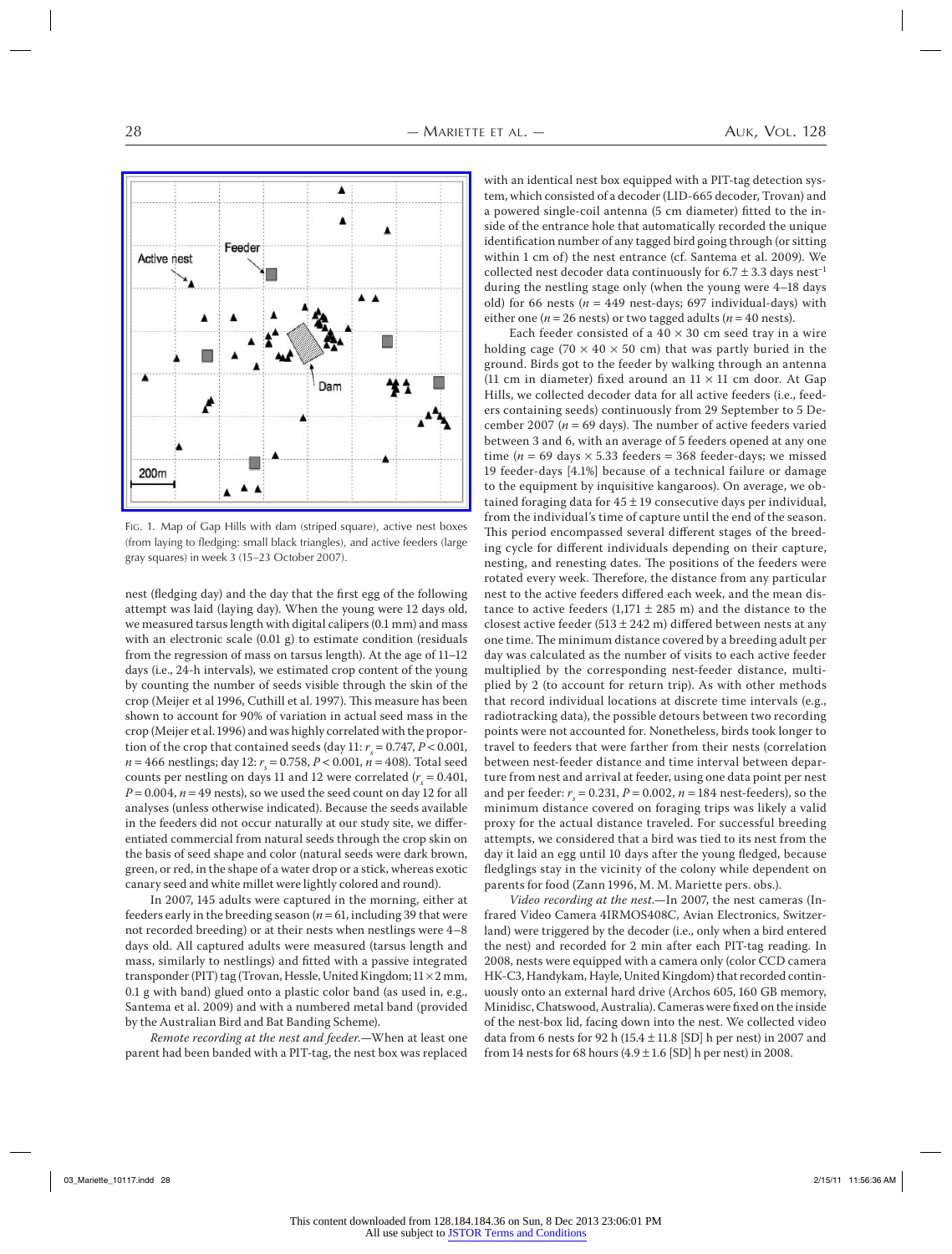*Decoder data processing*.—For all analyses, we included only the days when the decoder recorded continuously from dawn until dusk. When visiting the nest (or the feeder), birds usually en-

tered and exited the nest box (or the feeder) several times, sitting in the nearby vegetation between entries. The decoder took a reading every second when a PIT-tag was within the detection range of the antenna. From the nests where we simultaneously ran both a decoder and video, the decoder failed to log tagged birds exiting the nest box on 13 of 145 occasions (8.9%; *n* = 4 nests in 2007,  $n = 15$  individual-days; entry detection probability could not be assessed because the camera was triggered by the decoder). If we missed the same proportion of entries throughout, <1% of visits  $(0.089*0.089*100 = 0.8%)$  were undetected. Our visit-rate estimate was therefore accurate but visit duration estimate was more strongly affected, because 14% of the nest visits had only one reading each (which corresponds to  $\sim$ 8.9% exits missed + 8.9% entries presumably missed). Therefore, we present data only on nest or feeder visitation rate from decoder data, although visit duration gave similar results for most analyses.

On entering the nest, parents always moved to the back of the nest and faced the entrance while they fed the young. Birds were thus detected by the decoder when they went in and out of the box but rarely when inside the box (birds detected inside the box in 13.4% of 156 visits;  $n = 4$  nests with simultaneous decoder and video data). Similarly, birds were not detected while inside the feeder cage, because the seed tray was >5 cm from the entrance. As a result, the nest and feeder decoder data typically consisted of bouts of several readings close together in time when birds repeatedly moved in and out of the nest or feeder, separated by long intervals (often >45 min) without any reading when they were away from the nest or feeder (Fig. 2). Because we did not know for each specific reading whether the bird was going in or out of the nest or feeder, we considered that any two readings within 15 min of each



Fig. 2. Example of raw decoder output (before data processing): number of readings at the nest (gray bars) and at the feeders (black bars) for one Zebra Finch (female from nest 71) in the morning of 18 October 2007 (the *x*-axis shows continuous time from dawn until 1230 hours). Periods of activity around the nest are separated by long intervals without any reading. Activity at the nest and at the feeders alternates throughout the day.

other were part of the same visit and computed daily visitation rate and maximum visit interval. This 15-min threshold was used because (1) adults rarely stayed in the nest box for >15 min without leaving (91.9% of the nest entries captured on video were <15 min;  $n = 396$  entries) and (2) 15 min was almost always insufficient time to leave, forage, and return to the nest with a new crop load of food (a parent visited a feeder within a nest visit on only 2.4% of the nest visits;  $n = 6,414$  nest visits;  $n = 41$  nests with feeder and nest decoder data on the same day). When we instead applied a 10-min threshold to the decoder data, visitation rate and maximum visit interval were highly correlated with those obtained with a 15-min threshold ( $r_s = 0.934$ ,  $P < 0.001$ ,  $n = 519$  and  $r_s = 1.000$ ,  $P = 0.00$ ,  $n =$ 519, respectively).

Importantly, when we analyzed the 2008 video data (i.e., continuous recording) using the processing rules for the decoder data (i.e., the bird going through the entrance on the video was counted as a reading, but without taking note of whether it was going in or out of the nest), nest visitation rate was highly correlated with the values obtained from the actual entry and exit counts from the video data (see below;  $r = 0.771$ ,  $P < 0.001$ ,  $n = 26$  individuals).

*Video data processing*.—To estimate nest visitation rate and duration, we recorded the time the bird went in and out of the box and pooled entries within 15 min of each other into a single visit (see above). A single observer (A. J. Gilby) scored all videos and categorized parental behavior inside the nest as (1) feeding the young (regurgitating into the mouth of at least one offspring), (2) nest maintenance (bringing or arranging nest material or removing fecal material), and (3) brooding. In addition, we counted the number of feeds (number of times a parent made contact with a nestling's beak to regurgitate before raising its head) and the number of regurgitations per feed (characterized by an obvious heaving motion of the adult).

*Statistical analyses*.—All data were analyzed using SPSS, version 16.0 (SPSS, Chicago, Illinois) or SAS, version 9.1 (SAS Institute, Cary, North Carolina). To investigate feeder and nest visitation rates through time and how daily estimates for feeder and nest variables varied in relation to each other, we used general linear mixed models (GLMM) with individual (nested within nest) and nest as random factors to control for the fact that data from the same individuals were used for different periods. We investigated the variations in visitation rate both throughout the day (i.e., time of day) and throughout the breeding cycle (categorized by five breeding stages: eggs, young nestlings [<6 days old], old nestlings [≥6 days old], fledglings [≤10 days after fledging], and postbreeding). Data were transformed whenever appropriate to achieve normality, and there was no major imbalance in the design. To describe the relationship between nest or feeder visitation rate and the nestlings' crop content, we included two breeding attempts for 13 pairs to increase sample size; we considered the two attempts of a pair as independent data points because they were  $19.3 \pm 5.1$  days apart, they had different brood size, and they occurred in a different nest box and with a different feeder configuration. Sample sizes vary between analyses because of missing data.

*Ethical note*.—The average mass of an adult Zebra Finch at our study site (in 2005) was  $12.0 \pm 0.1$  g and varied predictably from 11.6 g at ~0600 hours to 13.0 g at ~1900 hours, just before roost (one-way analysis of variance,  $F = 5.34$ ,  $df = 13$  and 390,  $P < 0.0001$ ). Therefore, the weight of the PIT-tag and band  $(0.1 \text{ g})$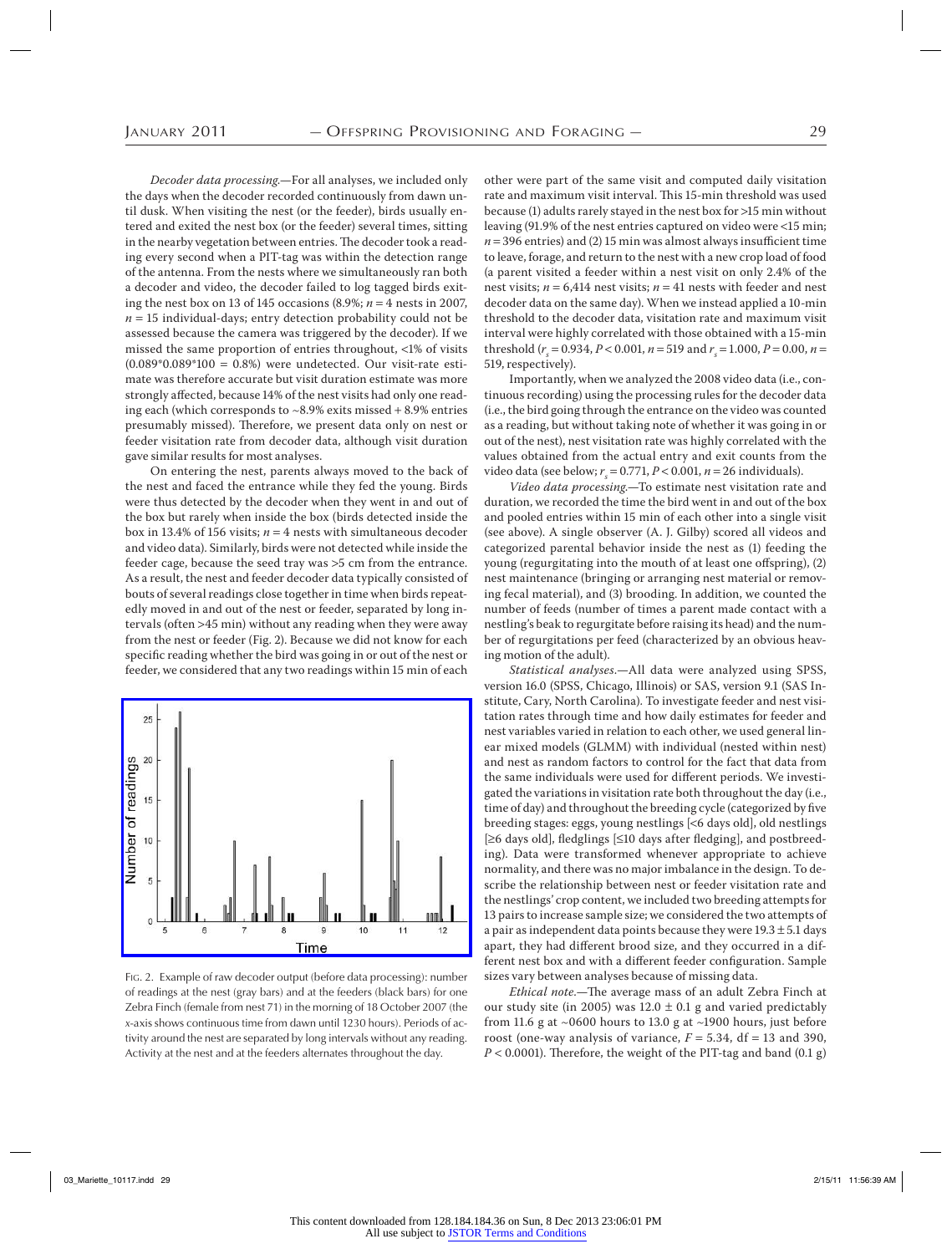was marginal compared with natural daily fluctuations in body mass (1.4 g; 0.8% vs. 12.2% of the average body mass, respectively). Accordingly, PIT-tags had no detectable effect on bird behavior: nestling condition and crop content (mean number of seeds per brood) on day 12 were independent of whether or not the parents were tagged (*U*-test:  $U = 668$ ,  $n_1 = 72$  nests with at least one parent tagged,  $n_2 = 21$  control nests with untagged parents,  $P = 0.419$ ;  $U =$ 537,  $n_1 = 71$ ,  $n_2 = 20$  nests,  $P = 0.098$ ), and the breeding interval was not affected by whether one or two partners in the pair were PITtagged (*U*-test:  $U = 116$ ,  $n_1 = 14$ ,  $n_2 = 21$  nests,  $P = 0.296$ ). In addition, the proportion of commercial seeds in the offspring crop did not affect nestling condition ( $r_s$  = 0.053,  $n$  = 89,  $P$  = 0.558), which suggests that this commercial diet was appropriate.

#### **Results**

*Daily and seasonal patterns in provisioning and foraging activity*.— Individual visitation rate was low: on average, 1 visit hour<sup>-1</sup> (nest decoder data;  $13.2/13.3 = 1.0 \pm 0.2$  visits daylight hour<sup>-1</sup>,  $n = 697$ individual-days). When all birds were active (i.e., daylight hours, 1–12 h after sunrise), nest visitation rate was relatively constant throughout the day except for the first hour after sunrise (GLMM with hourly nest visitation rate as a response variable and hours after sunrise as a fixed factor: *F* = 14.84, df = 11 and 1,276, *P* < 0.001; Fig. 3).

The hourly feeder visitation rate was also relatively constant throughout the day, except for a small peak in the morning and another in the evening (GLMM with hourly feeder-visitation rate as a response variable and hour after sunrise as a fixed factor: *F* = 17.81,  $df = 11$  and 1,518,  $P < 0.001$ ; Fig. 3). Feeder visitation rate differed significantly between the stages of breeding (GLMM with natural log-transformed daily feeder visitation rate as a response variable



Fig. 3. Mean hourly visitation rate per individual Zebra Finch at the nest (black symbols) and at the feeders (white symbols) throughout the day (expressed as number of hours after sunrise). Letters indicate significant differences between hours according to post hoc tests for nest data. Post hoc tests for feeder data gave exactly the same pattern except that hour 12 did not differ significantly from hours 1–3.



Fig. 4. Mean visitation rate by Zebra Finches at the feeders (number of feeder visits per bird per day) for breeding stages: egg (laying or incubating), young nestling (<6 days old), old nestling (≥6 days old), fledgling (feeding dependent young ≤10 days after fledging), and post-breeding (breeding adults >10 days after fledging). The letters indicate significant differences between stages according to post hoc tests.

and breeding stage as a fixed factor:  $F = 64.01$ , df = 4 and 275,  $P <$ 0.001; Fig. 4). In addition, the minimum distance that parents covered daily on foraging trips varied across the reproductive attempt in a similar way to the feeder visitation rate (square-root transformed daily minimum distance to feeders: GLMM, *F* = 90.20, df = 3 and 195, *P* < 0.001). On average, active feeders were visited daily by 92.4  $\pm$  30.6 tagged birds. Overall, 74% of the birds were detected in at least one feeder each day, and, on average across the breeding season, each individual made 6.8 visits to the feeders per day (total of 44,349 visits to the feeders).

*Linking nestling provisioning to foraging activity*.—When the young were between 6 and 18 days of age, the females fed them on 88.9% (103 of 116) of the visits and the males on 93.2% (124 of 133) of the visits (video data; Wilcoxon signed-rank paired test:  $Z = -0.772$ ,  $P = 0.440$ ,  $n = 20$ ). Feeding occurred independently of whether a parent visited the nest alone or with its partner (chisquare test on number of visits where the parent fed or did not feed when alone and with its partner:  $\chi^2$  = 0.555, *P* = 0.456). During each entry, parents typically fed several young in turn and often fed individual nestlings more than once. On average, birds made  $14.8 \pm 10.6$  feeds (85.6  $\pm$  69.5 regurgitations) per feeding visit. In addition to feeding, parents brooded the young on 23% and rearranged nesting material on 31% of their visits. Most visits were short. Analysis of video data gave a median of 3.6 min in the nest per visit (mean  $\pm$  SD = 8.3  $\pm$  11.3 min) and a median of 4.1 min in and around the nest per visit (i.e., including time in the tree between entries when the bird entered the nest multiple times in a visit; mean  $\pm$  SD = 11.2  $\pm$  15.0 min).

Parental nest visitation rate (and duration; data not shown) was correlated with the number of feeds and regurgitations per day but not with nestling crop content (Table 1). On the other hand, foraging activity was correlated with the number of commercial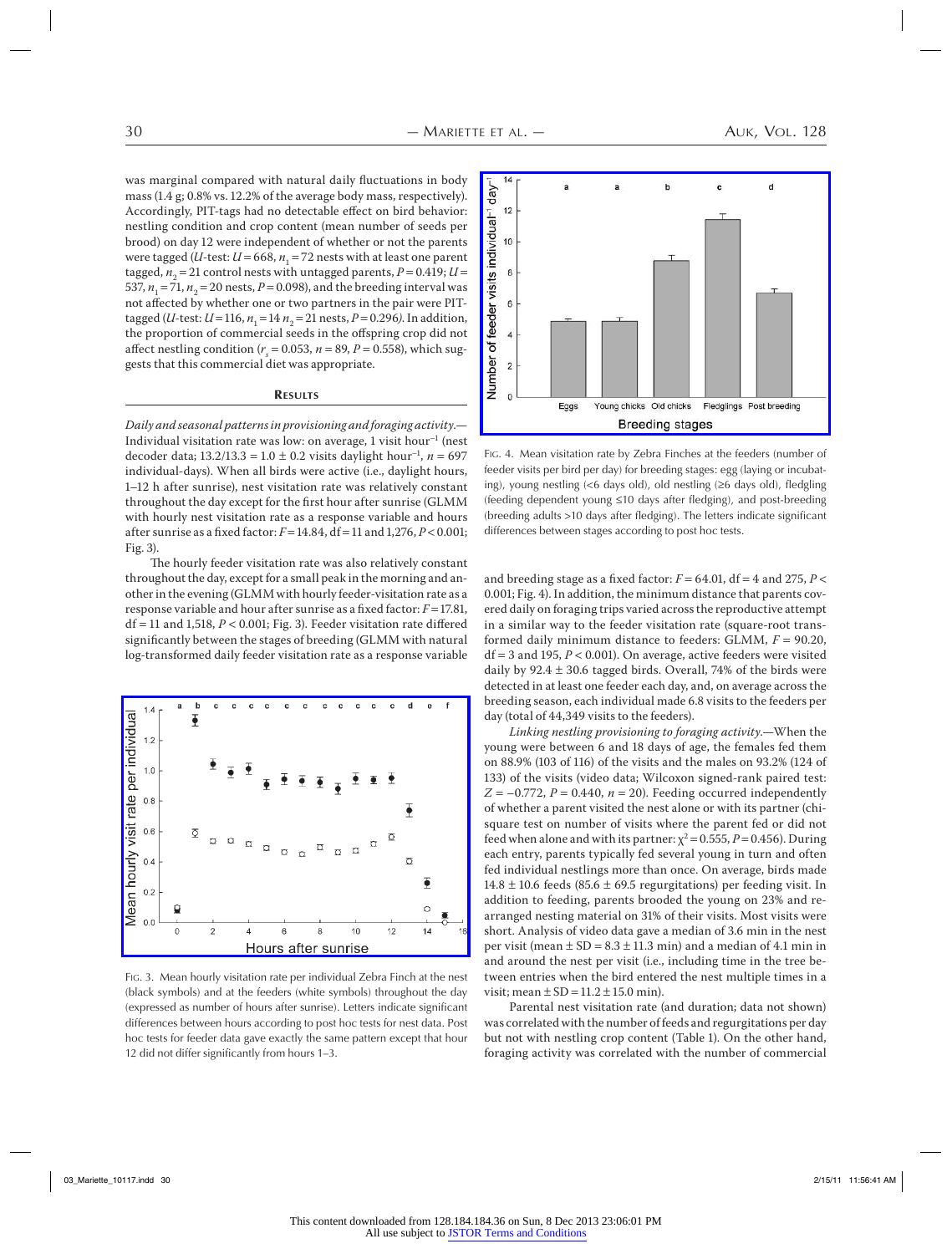| Parental behavior                                               | Food received by nestlings                    | Statistic           | n              |                    |
|-----------------------------------------------------------------|-----------------------------------------------|---------------------|----------------|--------------------|
| Nest visitation rate <sup>1</sup>                               | Number of feeds $h^{-1}$                      | $r_c = 0.507$       | 40 individuals | 0.001 <sup>a</sup> |
| Nest visitation rate <sup>1</sup>                               | Number of regurgitations $h^{-1}$             | $r_c = 0.420$       | 40 individuals | 0.007 <sup>b</sup> |
| Nest visitation rate (old chicks and fledglings) <sup>2</sup>   | Total seeds in crop, day 12                   | $r_c = 0.198$       | 60 nests       | 0.129              |
| Nest visitation rate on day 12 <sup>2</sup>                     | Total seeds in crop, day 12                   | $r_{\rm c} = 0.046$ | 54 nests       | 0.738              |
| Feeder visitation rate (old chicks and fledglings) <sup>2</sup> | Commercial seeds in crop, day 12 <sup>c</sup> | $r_{\rm c} = 0.296$ | 69 nests       | 0.014 <sup>d</sup> |
| Distance to feeders (old chicks and fledglings) <sup>2</sup>    | Commercial seeds in crop, day 12 <sup>c</sup> | $r = 0.246$         | 69 nests       | 0.042              |
| Feeder visitation rate on day 12 <sup>2</sup>                   | Commercial seeds in crop, day 12 <sup>c</sup> | $r_c = 0.324$       | 69 nests       | 0.007              |
| Distance to feeders on day $122$                                | Commercial seeds in crop, day 12 <sup>c</sup> | $r_c = 0.332$       | 69 nests       | 0.005              |

TABLE 1. Parental behavior at the nest and at the feeders in relation to estimates of the amount of food received by Zebra Finch nestlings (superscript 1 = from video data, superscript  $2 =$  from decoder data).

<sup>a</sup>When one outlier (>30 regurgitations hour<sup>-1</sup>) was omitted:  $R = 0.479$ ,  $P = 0.002$ ,  $n = 39$ .

<sup>b</sup>When one outlier (>200 regurgitations hour<sup>-1</sup>) was omitted:  $R = 0.387$ ,  $P = 0.015$ ,  $n = 39$ .

cWe only considered the number of commercial seeds in relation to feeder data because natural seeds were not collected in the feeders. None of the seed counts (natural or commercial separately) were correlated with nest data, and natural seed count was not correlated with feeder data. <sup>d</sup> See Figure 5.

seeds in the nestlings' crops (Table 1 and Fig. 5). Surprisingly, however, a nestling's condition was independent of its crop content on day 12 ( $r_s$  = 0.174, *P* = 0.099, *n* = 91 nests) and also of nest ( $r_s$  =  $-0.179$ ,  $P = 0.191$ ,  $n = 55$  nests) and feeder visitation rate ( $r<sub>s</sub> = 0.119$ ,  $P = 0.320$ ,  $n = 72$  nests). Lastly, pair feeder visitation rate and the minimum distance covered per day on foraging trips were correlated with brood size on day 12 ( $r_s = 0.362$ ,  $P = 0.002$ ,  $n = 73$  nests, and  $r<sub>s</sub> = 0.348$ ,  $P = 0.003$ ,  $n = 73$ , respectively), but nest visitation rate was not  $(r_s = 0.234, P = 0.065, n = 63)$ .

Even though  $32 \pm 2.9\%$  of parental foraging activity did not occur at the feeders (as estimated from the proportion of natural seeds in nestlings' crops;  $n = 90$  nests), there was no evidence that individuals' foraging activity in the feeders was systematically biased. First, parents that visited the feeders less were not foraging more on natural seeds, because the proportion of commercial seeds in the nestlings' crops (i.e., number of commercial seeds/ total seeds) did not increase with feeder visitation rate  $(r_s = 0.103,$ 



Fig. 5. Mean number of visits by parent Zebra Finches (mean of male and female partners) at the feeders per day from when nestlings were 6 days old to fledging in relation to the offspring's crop contents at 12 days of age (total number of commercial seeds in all nestlings).

 $P = 0.400$ ,  $n = 69$  nests), and the number of commercial seeds in the nestlings' crops was independent of the number of natural seeds  $(r<sub>c</sub> = 0.149, P = 0.160, n = 91$  nests). Second, some pairs did not consistently rely on the feeders more than others, because the extent of feeder use was independent of the distance to the nearest active feeder (proportion of commercials seeds vs. distance between nest and closest active feeder:  $r_s = 0.172$ ,  $P = 0.159$ ,  $n = 69$  nests). Moreover, that the proportion of commercial seeds in crops on days 11 and 12 were not correlated  $(r<sub>s</sub> = 0.209, P = 0.149, n = 47$  nests) also indicates that feeder use by different pairs was equivalent.

On average, individuals made 0.7 visits to the feeders for each visit to the nest. On a daily basis, individuals that visited their nest more often also visited the feeders more often (GLMM on first breeding attempt with nest visitation rate as a response variable, and feeder visitation rate and square-root transformed minimum distance per trip as fixed factors:  $F = 8.41$ , df = 1 and 383,  $P = 0.004$ ), regardless of the distance covered per foraging trip  $(F = 0.80, df =$ 1 and 383, *P* = 0.373).

*Cost of parental care and future breeding*.—On average, breeding birds (from egg laying to caring for fledglings) covered a minimum recorded distance of  $6.4 \pm 3.8$  km daily, but that distance varied greatly among individuals ( $n = 93$  breeding individuals; range: 0.37–19.40 km). However, adult condition was not correlated with either the distance traveled (male:  $r<sub>1</sub> = 0.158$ ,  $P =$ 0.274,  $n = 50$ ; female:  $r_s = 0.019$ ,  $P = 0.902$ ,  $n = 47$ ) or feeder visitation rate (male:  $r_s = 0.081$ ,  $P = 0.576$ ,  $n = 50$ ; female:  $r_s = 0.061$ ,  $P =$  $0.686, n = 47$ ).

Among pairs that renested within the main breeding season (September–December) after a successful breeding attempt, we did not detect any effect of the pair foraging activity during the first breeding attempt on the clutch size of the second attempt (Spearman partial correlation between second clutch size and feeder visitation rate after controlling for the size of the first clutch, during nestling and fledgling stages:  $r<sub>s</sub> = 0.022$ ,  $P = 0.914$ ,  $n = 28$ ; nestling stage only:  $r_s = 0.075$ ,  $P = 0.709$ ,  $n = 28$ ) or the hatching rate of the second attempt (i.e., proportion of the eggs that hatched, after controlling for the size of the second clutch; nestling and fledgling stage:  $r_s = 0.089$ ,  $P = 0.692$ ,  $n = 23$ ; nestling stage only:  $r = -0.046$ ,  $P = 0.839$ ,  $n = 23$ ). Instead, the mean number of visits the pair made to the feeder during the first breeding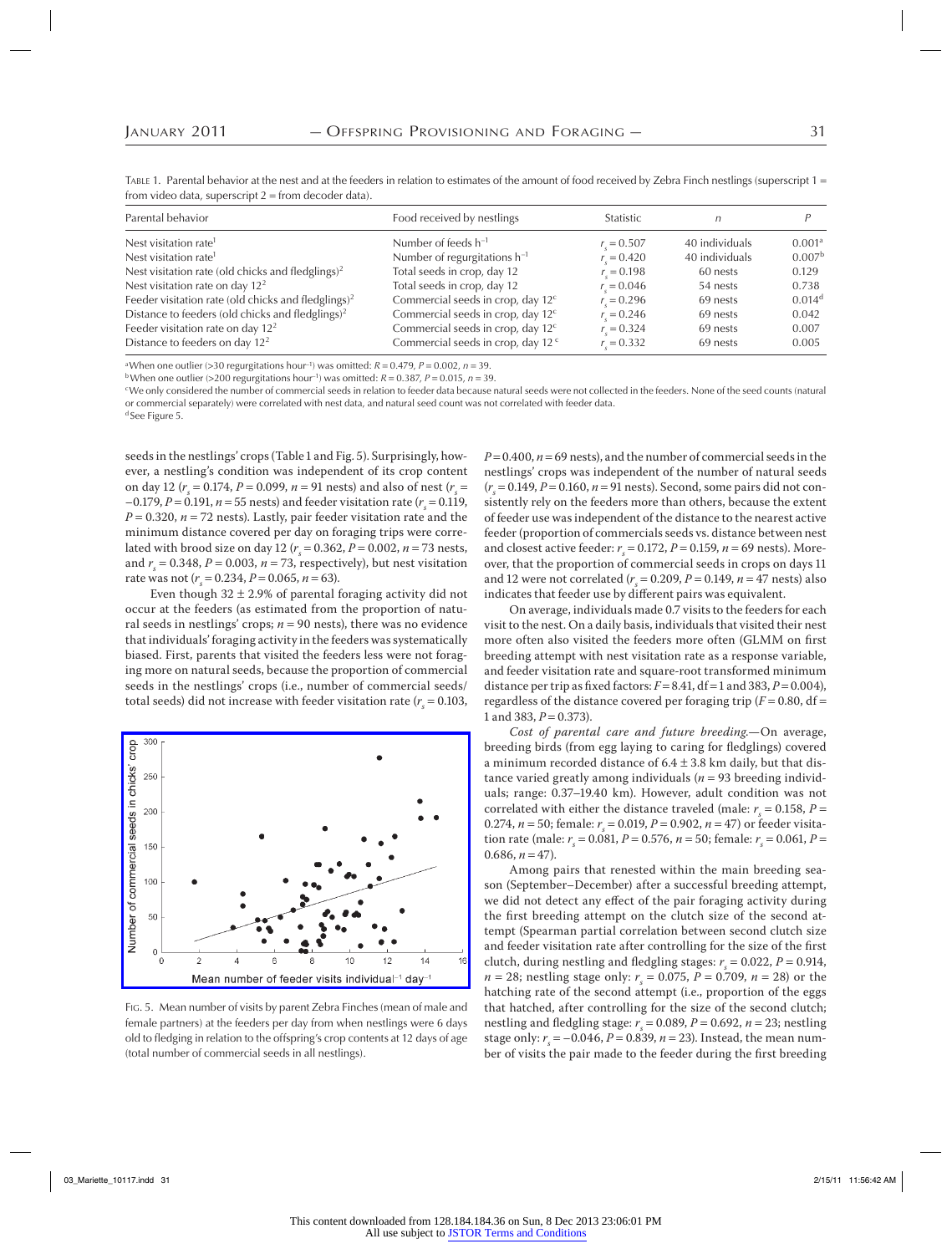18



Fig. 6. Interval between the first and second breeding attempts in relation to the feeder visitation rate of Zebra Finches during nestling provisioning of the first breeding attempt. The relationship was still significant when possible outliers were omitted (interval >10 days:  $r<sub>s</sub> = 0.419$ ,  $P =$ 0.023, *n* = 29; interval <40 days: *r<sub>s</sub>* = 0.408, *P* = 0.028, *n* = 29; visitation rate <16:  $r<sub>s</sub> = 0.419$ ,  $P = 0.023$ ,  $n = 29$ ).

Mean feeder visit rate per day

attempt was positively correlated with the time the parents took to renest when we considered foraging during the nestling and fledgling stages (controlling for the brood size of the first attempt:  $r_s = 0.413$ ,  $P = 0.026$ ,  $n = 30$  nests) or the nestling stage only ( $r_s =$ 0.436,  $P = 0.018$ ,  $n = 30$ ; Fig. 6). Similarly, the total minimum distance covered by the parents per day between the feeders and their nest in the first attempt was positively correlated with the interval between breeding attempts, albeit only when both nestling and fledgling stages were considered (controlling for first brood size, nestling and fledgling stage:  $r_s = 0.370$ ,  $P = 0.048$ ,  $n = 30$ ; nestlings only:  $r_s = 0.229$ ,  $P = 0.232$ ,  $n = 30$ ). However, the number of visits to the nest during the nestling stage of the first breeding attempt had no significant effect on the latency to renest (controlling for first brood size:  $r_s = -0.359$ ,  $P = 0.092$ ,  $n = 24$ ). Lastly, the laying date of the first breeding attempt and the parents' condition were not correlated with the interval between breeding attempts (laying date:  $r_s = -0.268$ ,  $P = 0.152$ ,  $n = 30$ ; adult condition: male:  $r_s = -0.117$ ,  $P =$ 0.473,  $n = 40$ ; female:  $r_s = -0.053$ ,  $P = 0.754$ ,  $n = 38$ ).

#### **Discussion**

Having simultaneously recorded parental care and foraging behavior of free-living Zebra Finches using an electronic monitoring system, we found that nest visitation rate of free-living Zebra Finches was surprisingly low, about one visit per hour throughout the day. Even though nestlings were fed on most visits to the nest, feeder visitation rate appeared to better approximate the nestlings' crop contents than nest visitation rate. Also, parents that visited the feeders more often and covered larger estimated distances during the first breeding attempt took longer to initiate their subsequent breeding attempt. Taken together, our results suggest that quantification of both foraging activity and nestling provisioning may improve our understanding of parental care and investment tradeoffs.

*Foraging cost and breeding interval*.—We found that parents that had a high foraging activity and covered larger distances during the first breeding attempt took longer to renest. Because parental foraging activity increased with the amount of food delivered to the nestlings, our results suggest that, as in other species, the length of the interval between breeding attempts increased with reproductive effort in the first attempt (Møller 1993, Verboven et al. 2001, Tinbergen and Sanz 2004). In captive Zebra Finches, delayed breeding has been shown to be associated with reduced feeding rates (Lemon and Barth 1992, Wiersma and Verhulst 2005) and high levels of activity in adults (Deerenberg and Overkamp 1999), although individual quality (Blount et al. 2006) and pair attributes (Adkins-Regan and Tomaszycki 2007) may also play a role. In our free-living population of Zebra Finches, foraging rate explained  $~10\%$  of the variation in breeding interval. It is possible that this effect would be larger in a population without supplementary feeding. In addition, our finding that foraging activity delayed renesting but had no detrimental effect on the clutch size of the second breeding attempt is consistent with some captive studies of Zebra Finches (Deerenberg and Overkamp 1999, Wiersma and Verhulst 2005) and some studies of free-living birds in other species (e.g., Tinbergen and Sanz 2004). Our data thus suggest that Zebra Finches may delay renesting to regain condition and mitigate the effect of previous breeding on future reproduction. Nonetheless, interclutch interval contributes significantly to lifetime reproductive success in captive Zebra Finches (Lemon and Barth 1992) and probably in the wild (Zann 1996). Indeed, we may expect selection to favor prompt renesting in such a short-lived species that breeds opportunistically in very unpredictable, arid environments where good environmental conditions typically prevail for only a short period after rain has initiated primary production (Zann 1996). It is believed that this same selection pressure has favored accelerated sexual development in this species, which can breed at the age of only 70 days (Zann 1996).

*Provisioning rates in free-living Zebra Finches*.—Zebra Finches at our study site visited their nests very infrequently, with an average of  $1$  visit hour<sup>-1</sup> throughout the day. We expect that the nest visitation rate would be even lower without supplementary feeding (M. M. Mariette and S. C. Griffith unpubl. data), given that birds in natural conditions may travel up to several kilometers from their nests to find food in the arid zone (Zann 1996). This frequency of nest visitation is remarkably lower than that reported for most other model passerine species, including insectivorous and seed-eating ones. Insectivore examples include European Starlings (*Sturnus vulgaris*; 8 visits h–1; Wright et al. 1998), Pied Flycatchers (*Ficedula hypoleuca*; 20 visits h–1; Moreno et al. 1999), Tree Swallows (*Tachycineta bicolor*; 20 visits h<sup>-1</sup>; Murphy et al. 2000), Blue Tits (*Parus caeruleus*; 35 visits h–1; Grieco 2002), and Barn Swallows (*Hirundo rustica*; 15 visits h<sup>-1</sup>; Spencer and Bryant 2002). Seed-eaters include House Finches (*Carpodacus mexicanus*; 6 visits h–1; Nolan et al. 2001) and House Sparrows (*Passer domesticus*; 12 visits h–1; Nakagawa et al. 2007). By contrast, the nest visitation rate of Zebra Finches is similar to that reported for some parrots (e.g., Crimson Rosella [*Platycercus elegans*]; 0.8 visits  $h^{-1}$ ). This low nest visitation rate, associated with the capacity of Zebra Finches to carry large loads of seeds in their crops to feed their nestlings, may result from the scarcity of food in the Australian semiarid habitat or from the high predation pressure on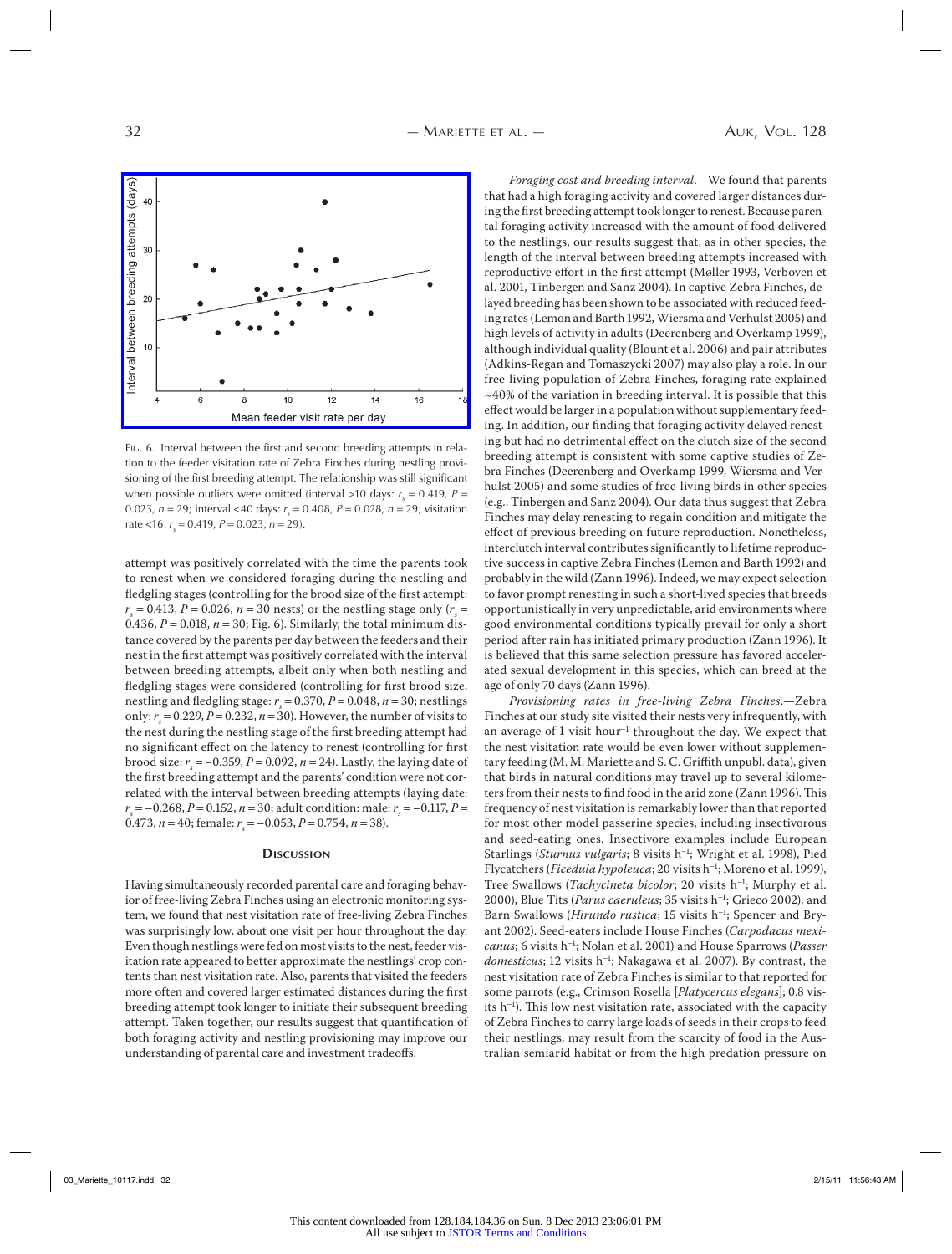natural nests (Zann 1996, Griffith et al. 2008), which favors a low nest visitation rate (Martin et al. 2000). This pattern of visitation also contrasts markedly with those reported for Zebra Finches in aviaries (Burley 1988, Royle et al. 2006, Foster and Burley 2007), where feeding bouts have been described as frequent (Foster and Burley 2007). Similarly, incubation bouts of wild-captured Zebra Finches in aviaries are ~50% shorter than in the wild (Zann and Rossetto 1991). This discrepancy highlights some disparities in the cost of parental care between captive and free-living populations. Although it may not invalidate the significant contribution of captive Zebra Finch studies in the field of parental care (e.g., Burley

1988, Royle et al. 2002), the difference between wild and captive

populations warrants further research. *The relevance of measuring foraging activity for the study of parental care*.—Parental foraging activity was related to the nestlings' crop contents, but nest visitation rate was not, even though (1) on a daily basis, individual nest and feeder visitation rate covaried; (2) feeding occurred on 91% of the nest visits; and (3) nest visitation rate was positively correlated with nestling feeding rate (number of feeds or regurgitations). These discrepancies may be related to variation in load size between visits and possibly in the number of seeds per regurgitation. Number of feeding trips is a reliable estimator of provisioning rate in single-prey loaders (e.g., Maigret and Murphy 1997), but nest visitation rate may be a poor estimate of the amount of food delivered to the offspring in species whose load size varies greatly between visits (e.g., Wright et al. 1998, Sejberg et al. 2000; but see Nolan et al. 2001, Grieco 2002). In any species, however, if the cost of acquiring food for the offspring varies among individuals, measuring foraging activity may prove valuable in estimating the cost of parental care, considering that foraging activity may (Weimerskirch and Lys 2000, Clutton-Brock et al. 2003, present study) or may not (Takahashi et al. 2003) be proportional to provisioning rate. Finally, whether parental foraging and provisioning rate correlate with nestling condition (e.g., Magrath et al. 2007, Schwagmeyer and Mock 2008) or do not (e.g., Sætre et al. 1995, Wright et al. 1998, Moreno et al. 1999, Takahashi et al. 2003) may depend on the determinants of offspring growth, including feeding rate but also nestling metabolic rate, environmental conditions, and parasite load (e.g., Møller 1993, Moreno et al. 1999, Ewen et al. 2009).

*PIT-tag monitoring: Pros and cons*.—To our knowledge, the present study is the first to extend the PIT-tag monitoring system to foraging, in conjunction with nest monitoring. This allowed us to continuously record, over a moderate spatial scale, the majority of parental foraging activity in free-ranging individuals. Although its use is limited to species that are drawn to fixed locations, PITtag monitoring could be used with a range of species, from honeyeaters (Ewen et al. 2009) to crows (e.g., Canestrari et al. 2008) or other species that can use feeders that contain seeds, sugar water, (e.g., Rose 2009), the application of thresholds for data processing led to slight inaccuracies (see above). However, our estimate o → BLOUNT, J. D., N. B. METCALFE, K. E. ARNOLD, P. F. SURAI, AND nest visitation rate was unlikely to be greatly confounded by our processing method, because there were long intervals between these bouts of activity into visits (Fig. 2) and because video data readings that went undetected led to ~20% of visits of unknown

duration but to an overall detection probability of 99.2%. Finally, even though parents partially relied on natural food, the foraging activity that we measured at feeders was likely an unbiased estimate of overall foraging activity. Therefore, although our method was crude in comparison with fine-scale telemetry (Naef-Daenzer and Keller 1999, Canestrari et al. 2008) or the sophisticated devices used on larger taxa (e.g., Weimerskirch and Lys 2000, Gray and Hamer 2001, Takahashi et al. 2003), its limitations were partly compensated for by the large sample sizes both in number of individuals ( $n = 145$  individuals and 66 nests) and number of days per individual (mean  $\pm$  SD = 45  $\pm$  19 days). For example, we were able to show that parental foraging activity varied considerably between different stages of the breeding cycle, presumably reflecting variation in nestling food requirements and the time available for foraging (e.g., Weimerskirch and Lys 2000).

In summary, the difficulty of measuring individual variation in the cost of parental care has hindered empirical tests of family conflict theory and our understanding of investment tradeoffs (Clutton-Brock 1991, Sætre et al. 1995, Takahashi et al. 2003). Using an electronic monitoring system in a free-living population of Zebra Finches, we were able to simultaneously quantify the foraging and provisioning behaviors of parents caring for their young and demonstrate that foraging costs impinge on future reproduction. The application of this or similar technology, if combined with the manipulation of offspring demand or food-patch quality, may improve our understanding of parental care and life-history strategies in free-living populations. In addition, it may facilitate the study of optimal and social foraging strategies in the wild.

#### **Acknowledgments**

We are very grateful to G. Davies, M. Mainwaring, H. Stone, and I. Stirnemann for helping collect the field data. M.M.M. thanks R. Merrill for insightful discussions that inspired parts of this project. We thank D. Croft and the Dowling family for hospitality and logistical support at Fowlers Gap Research station. We are very grateful to N. Boogert, R. D. Dawson, M. Murphy and two anonymous reviewers for their useful comments on an earlier version of the manuscript. S.C.G., S.R.P. and M.J.L.M. were supported by separate Discovery Project grants from the Australian Research Council, A.J.G. and M.M.M. by Macquarie University Research Excellence Scholarships, and E.C.P. by a Natural Environment Research Council studentship. This work was approved by Macquarie University Animal Ethics Committee (approval 2008/038) and under license from the ABBBS and NSW National Parks and Wildlife Service.

#### **Literature Cited**

- meat, or mealworms. As with other remote-monitoring systems  $\rightarrow$  Adkins-Regan, E., and M. Tomaszycki. 2007. Monogamy on the fast track. Biology Letters 3:617–619.
	- P. Monaghan. 2006. Effects of neonatal nutrition on adult reproduction in a passerine bird. Ibis 148:509–514.
- bouts of activity at the nest or feeder, regardless of how we grouped Bryant, D. M., and P. Tatner. 1991. Intraspecies variation in avian energy expenditure: Correlates and constraints. Ibis 133:236–245.
- supported our approach. In addition, the small proportion o $\rightarrow$  Burley, N. 1988. The differential-allocation hypothesis: An experimental test. American Naturalist 132:611–628.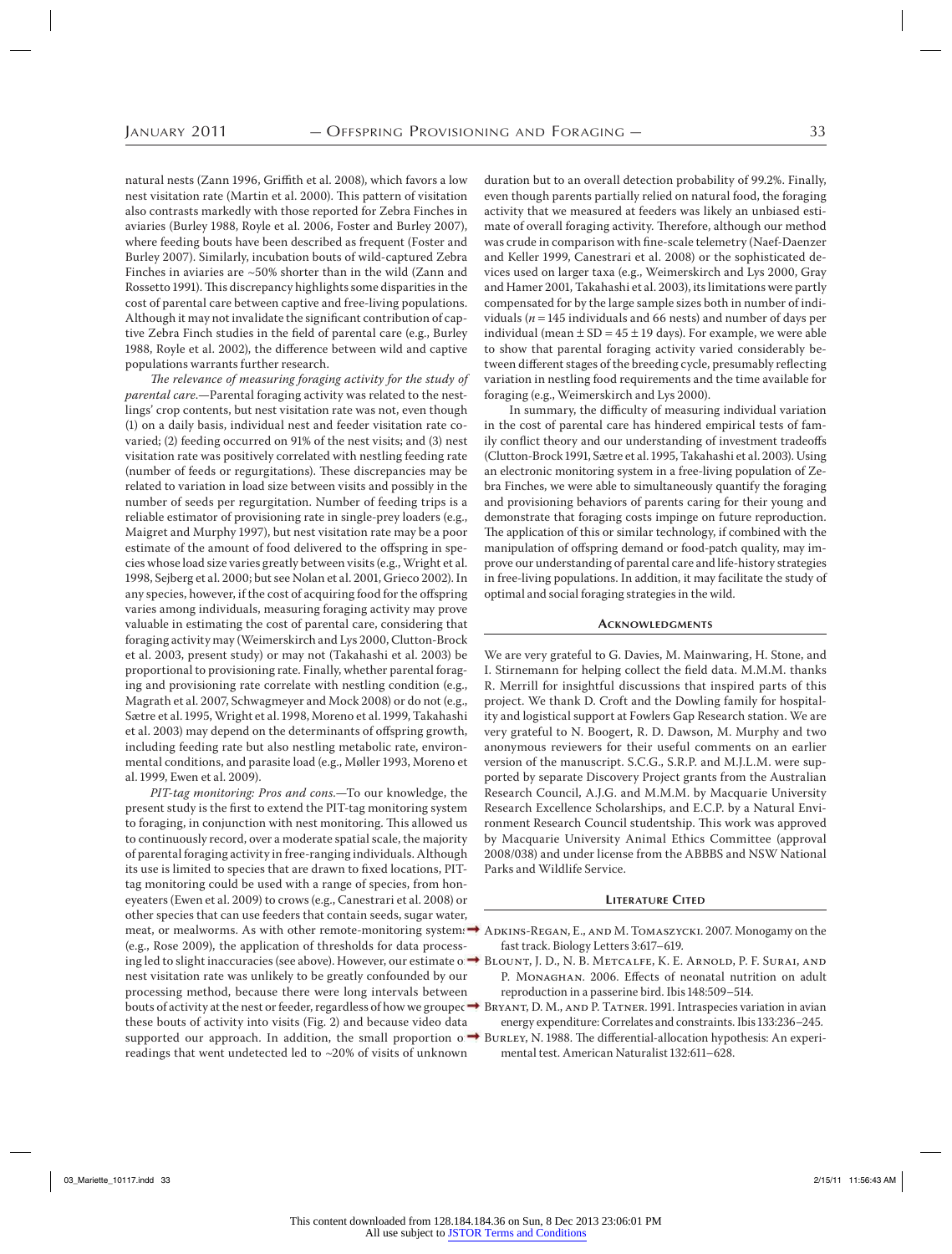- Canestrari, D., E. Chiarati, J. M. Marcos, J. Ekman, and Meijer, T., J. Rozman, M. Schulte, and C. Stach-Dreesmann. V. BAGLIONE. 2008. Helpers but not breeders adjust provisioning effort to year-round territory resource availability in Carrion Crows. Animal Behaviour 76:943–949.
	- CLUTTON-BROCK, T. H. 1991. The Evolution of Parental Care. Princ  $\rightarrow$  Møller, A. P. 1993. Ectoparasites increase the cost of reproduction eton University Press, Princeton, New Jersey.
- Clutton-Brock, T. H., A. F. Russell, and L. L. Sharpe. 2003 → Monaghan, P., R. G. Nager, and D. C. Houston. 1998. The price Meerkat helpers do not specialize in particular activities. Animal Behaviour 66:531–540.
- Cuthill, I. C., S. Hunt, C. Cleary, and C. Clark. 1997. Colour bands, dominance, and body mass regulation in male Zebra $\rightarrow$ Finches (*Taeniopygia guttata*). Proceedings of the Royal Society of London, Series B 264:1093–1099.
- → DEERENBERG, C., AND G. J. F. OVERKAMP. 1999. Hard work impinges on fitness: An experimental study with Zebra Finches. Animal Behaviour 58:173–179.
	- Drent, R. H., and S. Daan. 1980. The prudent parent: Energetic adjustments in avian breeding. Ardea 68:225–252.
- Ewen, J. G., R. Thorogood, P. Brekke, P. Cassey, F. Karadas, Murphy, M. T., B. Armbrecth, E. Vlamis, and A. Pierce. 2000. and D. P. Armstrong. 2009. Maternally invested carotenoids National Academy of Sciences USA 106:12798–12802.
- Foster, V. S., and N. T. Burley. 2007. Sex allocation in response to maternal condition: Different tactics of care-giving by male and female Zebra Finches. Ethology 113:511–520.
- Gray, C. M., and K. C. Hamer. 2001. Food-provisioning behaviour Nakagawa, S., N. Ockendon, D. O. S. Gillespie, B. J. Hatchwell, of male and female Manx Shearwaters, *Puffinus puffinus*. Animal Behaviour 62:117–121.
- Grieco, F. 2002. How different provisioning strategies result in *Parus caeruleus*. Journal of Avian Biology 33:331–341.
- GRIFFITH, S. C. 2000. A trade-off between reproduction and a Sparrow *Passer domesticus*. Proceedings of the Royal Society of London, Series B 267:1115–1119.
- Griffith, S. C., S. R. Pryke, and M. Mariette. 2008. Use of nest-Perez, J. H., D. R. Ardia, E. K. Chad, and E. D. Clotfelter. 2008. boxes by the Zebra Finch (*Taeniopygia guttata*): Implications for reproductive success and research. Emu 108:311–319.
- Gustafsson, L., and W. J. Sutherland. 1988. The costs of repro-335:813–815.
- Krebs, E. A., R. B. Cunningham, and C. F. Donnelly. 1999. broods of Crimson Rosellas. Animal Behaviour 57:753–763.
- → LEMON, W. C., AND R. H. BARTH. 1992. The effects of feeding rate on reproductive success in the Zebra Finch, *Taeniopygia guttata*. Animal Behaviour 44:851–857.
- Magrath, M. J. L., J. Janson, J. Komdeur, M. A. Elgar, and R. A. MULDER. 2007. Provisioning adjustments by male and Behaviour 144:1119–1132.
- Maigret, J. L., and M. T. Murphy. 1997. Costs and benefits o → Royle, N. J., I. R. Hartley, and G. A. Parker. 2006. Consequences parental care in Eastern Kingbirds. Behavioral Ecology 8:250– 259.
- Martin, T. E., J. Scott, and C. Menge. 2000. Nest predatior → Sætre, G.-P., T. Fossnes, and T. Slagsvold. 1995. Food proviincreases with parental activity: Separating nest site and parental activity effects. Proceedings of the Royal Society of London, Series B 267:2287–2293.
- 1996. New findings in body mass regulation in Zebra Finches (*Taeniopygia guttata*) in response to photoperiod and temperature. Journal of Zoology (London) 240:717–734.
- in their hosts. Journal of Animal Ecology 62:309–322.
- of eggs: Increased investment in egg production reduces the offspring rearing capacity of parents. Proceedings of the Royal Society of London, Series B 265:1731–1735.
- Moreno, J., S. Merino, J. Potti, A. de Leon, and R. Rodriguez. 1999. Maternal energy expenditure does not change with flight costs or food availability in the Pied Flycatcher (*Ficedula hypoleuca*): Costs and benefits for nestlings. Behavioral Ecology and Sociobiology 46:244–251.
- $*$  Moreno, J., J. Potti, and S. Merino. 1997. Parental energy expenditure and offspring size in the Pied Flycatcher *Ficedula hypoleuca*. Oikos 79:559–567.
	- Is reproduction by Tree Swallows cost free? Auk 117:902–912.
- compensate costly ectoparasitism in the hihi. Proceedings of the Naef-Daenzer, B., and L. F. Keller. 1999. The foraging performance of Great and Blue tits (*Parus major* and *P. caerulens*) in relation to caterpillar development, and its consequences for nestling growth and fledging weight. Journal of Animal Ecology 68:708–718.
	- and T. Burke. 2007. Does the badge of status influence parental care and investment in House Sparrows? An experimental test. Oecologia 153:749–760.
- equal rates of food delivery: An experimental study of Blue Tit: ➡ NOLAN, P. M., A. M. SтоEнв, G. E. HILL, AND K. J. McGrAw. 2001. The number of provisioning visits by House Finches predicts the mass of food delivered. Condor 103:851–855.
- condition-dependent sexually selected ornament in the House  $\rightarrow$  Nur, N. 1984. The consequences of brood size for breeding Blue Tits. 1. Adult survival, weight change and the cost of reproduction. Journal of Animal Ecology 53:479–496.
	- Experimental heating reveals nest temperature affects nestling condition in Tree Swallows (*Tachycineta bicolor*). Biology Letters 4:468–471.
- duction in the Collared Flycatcher *Ficedula albicollis*. Nature Radford, A. N., and M. A. Du Plessis. 2003. Bill dimorphism and foraging niche partitioning in the Green Woodhoopoe. Journal of Animal Ecology 72:258–269.
- Complex patterns of food allocation in asynchronously hatching → REID, J. M., P. МомаGнам, амр G. D. Ruxтом. 2000. Resource allocation between reproductive phases: The importance of thermal conditions in determining the cost of incubation. Proceedings of the Royal Society of London, Series B 267:37–41.
	- Rose, A. P. 2009. Temporal and individual variation in offspring provisioning by Tree Swallows: A new method of automated nest attendance monitoring. PLoS ONE 4:e4111.
- female Fairy Martins to short-term manipulations of brood size ➡ RoyLe, N. J., I. R. HARTLEY, AND G. A. PARKER. 2002. Sexual conflict reduces offspring fitness in Zebra Finches. Nature 416:733–736.
	- of biparental care for begging and growth in Zebra Finches, *Taeniopygia guttata*. Animal Behaviour 72:123–130.
	- sioning in the Pied Flycatcher: Do females gain direct benefits from choosing bright-colored males? Journal of Animal Ecology 64:21–30.